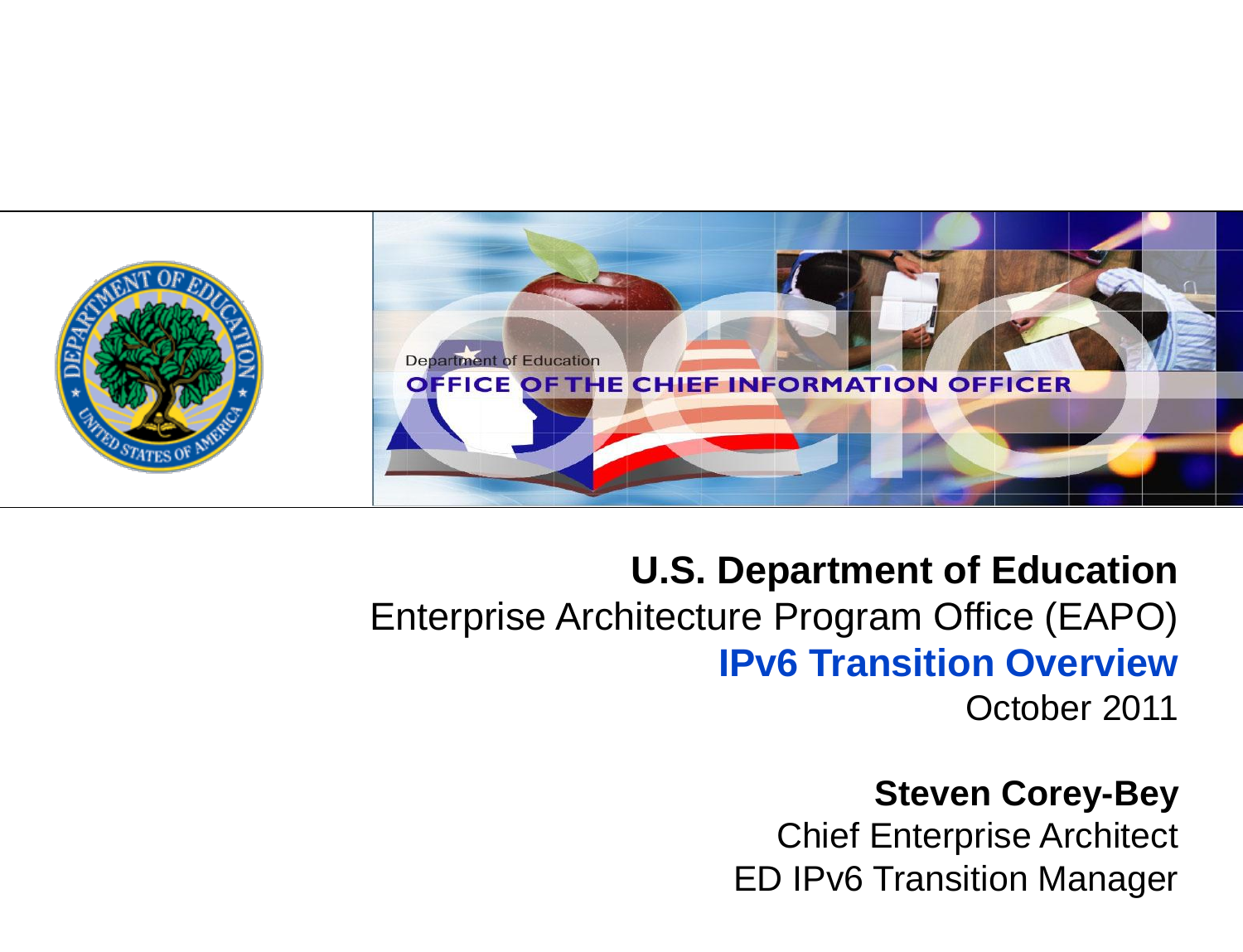## **IPv6 Background**



**On September 28, 2010, the Federal CIO issued a memo instructing all agencies to transition to native IPv6 according to the following schedule:**

1. Upgrade public/external facing servers and services (e.g. web, email, DNS, ISP services, etc) to operationally use native IPv6 by the end of FY 2012.

2. Upgrade internal client applications that communicate with public Internet servers and supporting enterprise networks to operationally use native IPv6 by the end of FY 2014.

3. Designate an IPv6 Transition Manager to serve as the person responsible for leading the agency's IPv6 transition activities, and liaison with the wider Federal IPv6 effort as necessary.

4. Ensure agency procurements of networked IT comply with FAR requirements for use of the USGv6 Profile and Test Program for the completeness and quality of their IPv6 capabilities.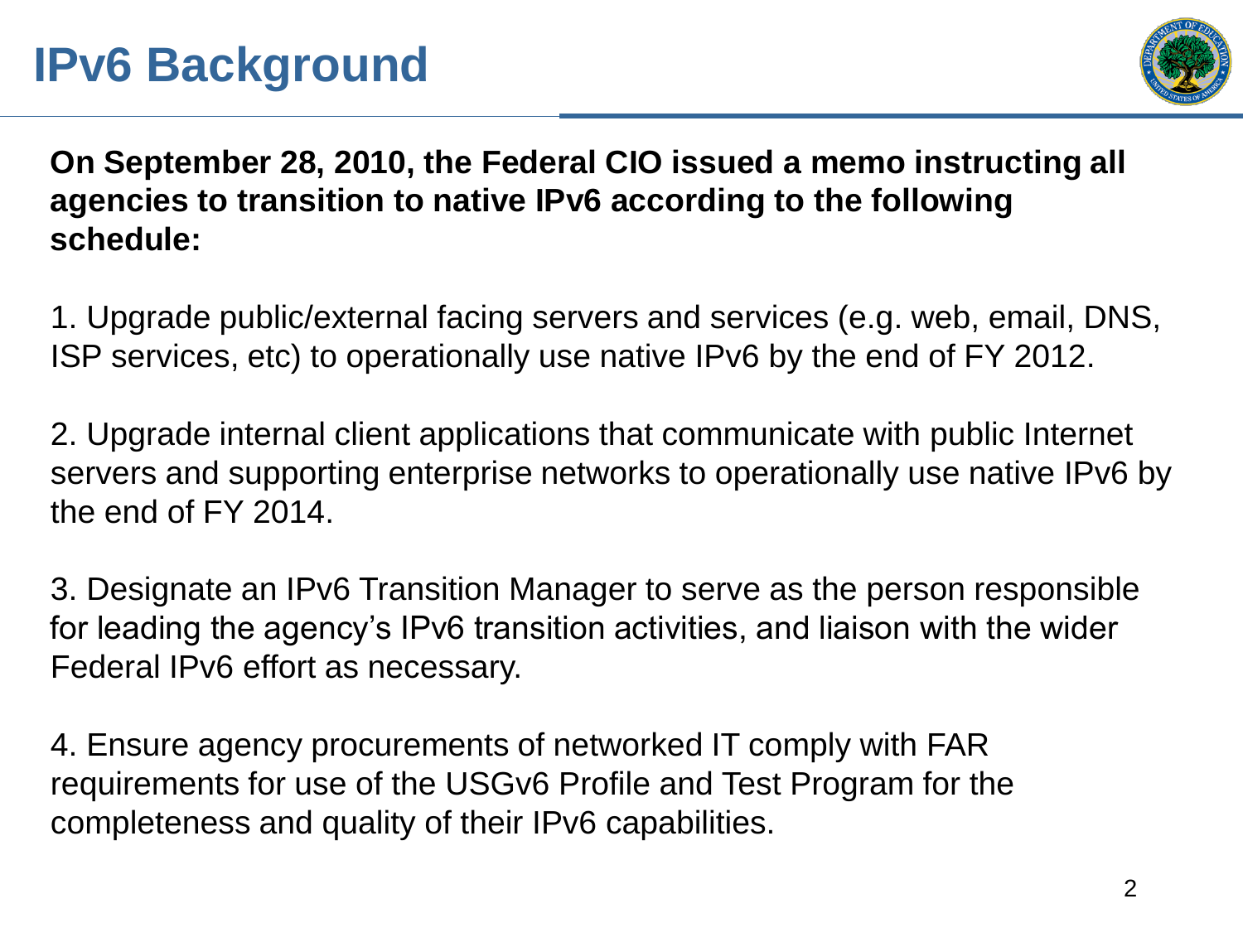# **Interpreting the Federal CIO's IPv6 Memo**



#### **2012: Public External Facing Servers and Services**

- Defining characteristic is that direct connectivity is available to the general public over the Internet
- From a technical perspective, in-scope systems will be at the far side of the socket connection made by the public (e.g. the web server that presents pages to a customer's web browser).
- Includes DNS servers and Mail servers
- **Does** *not* include systems that provide services to internet facing servers (e.g. backend database servers)
- **Does** *not* include utility or internal support servers (e.g. software deployment servers, servers for backup operations)

#### **2014: Internal Client Applications that communicate with public Internet Servers**

- *Internal client applications* refers to software running on computer systems within ED that are originating connections as clients to other systems
- *That communicate with public internet servers* further restricts scope to server systems that are on the Internet and provide services to the public as a whole
	- Systems that are on the Internet but provide only restricted access to a limited audience would be private Internet servers and are thus out of scope
- **Supporting Enterprise Networks:** The network infrastructure that provides the connectivity from in scope ED systems to the Internet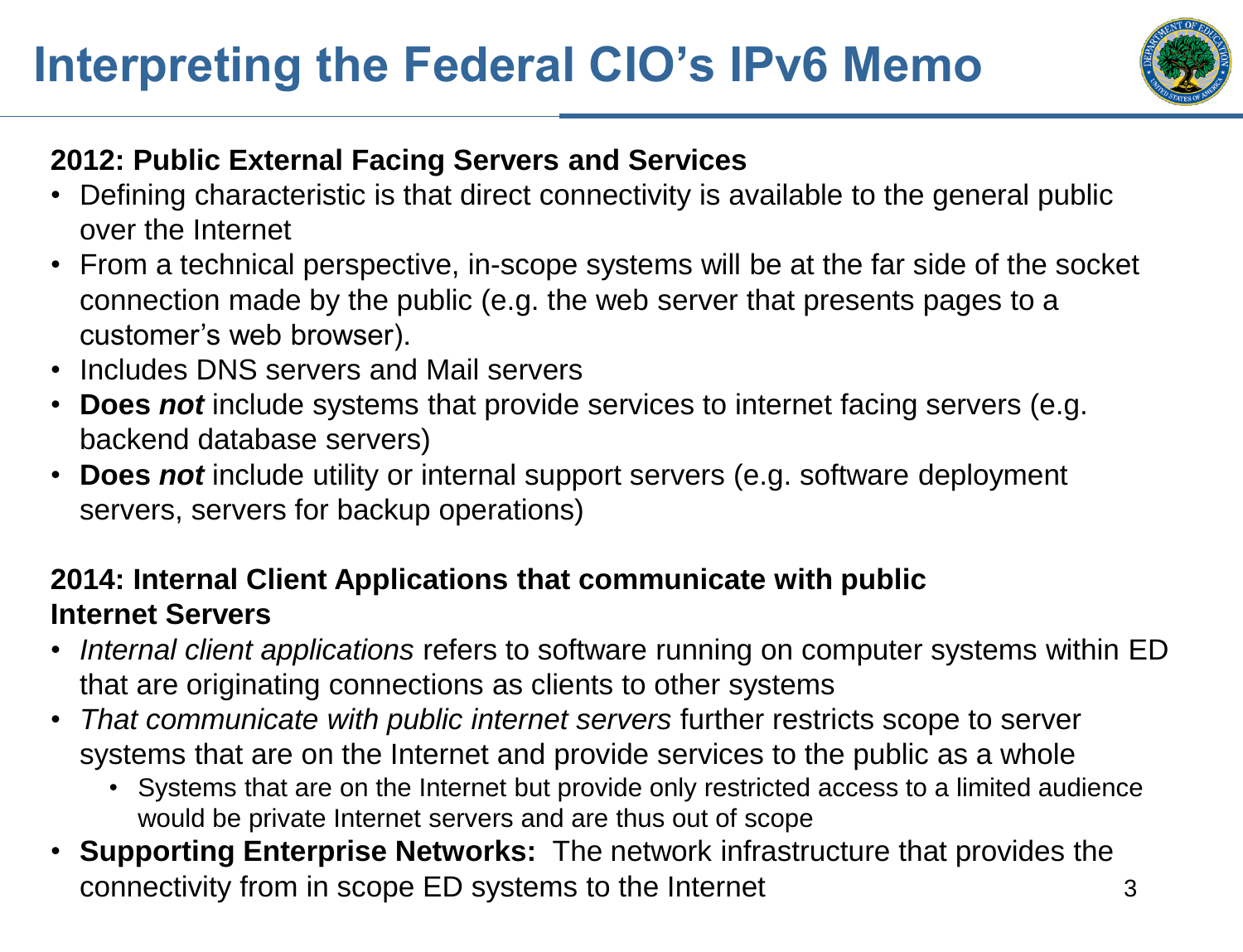### **ED's IPv6 Governance Framework**



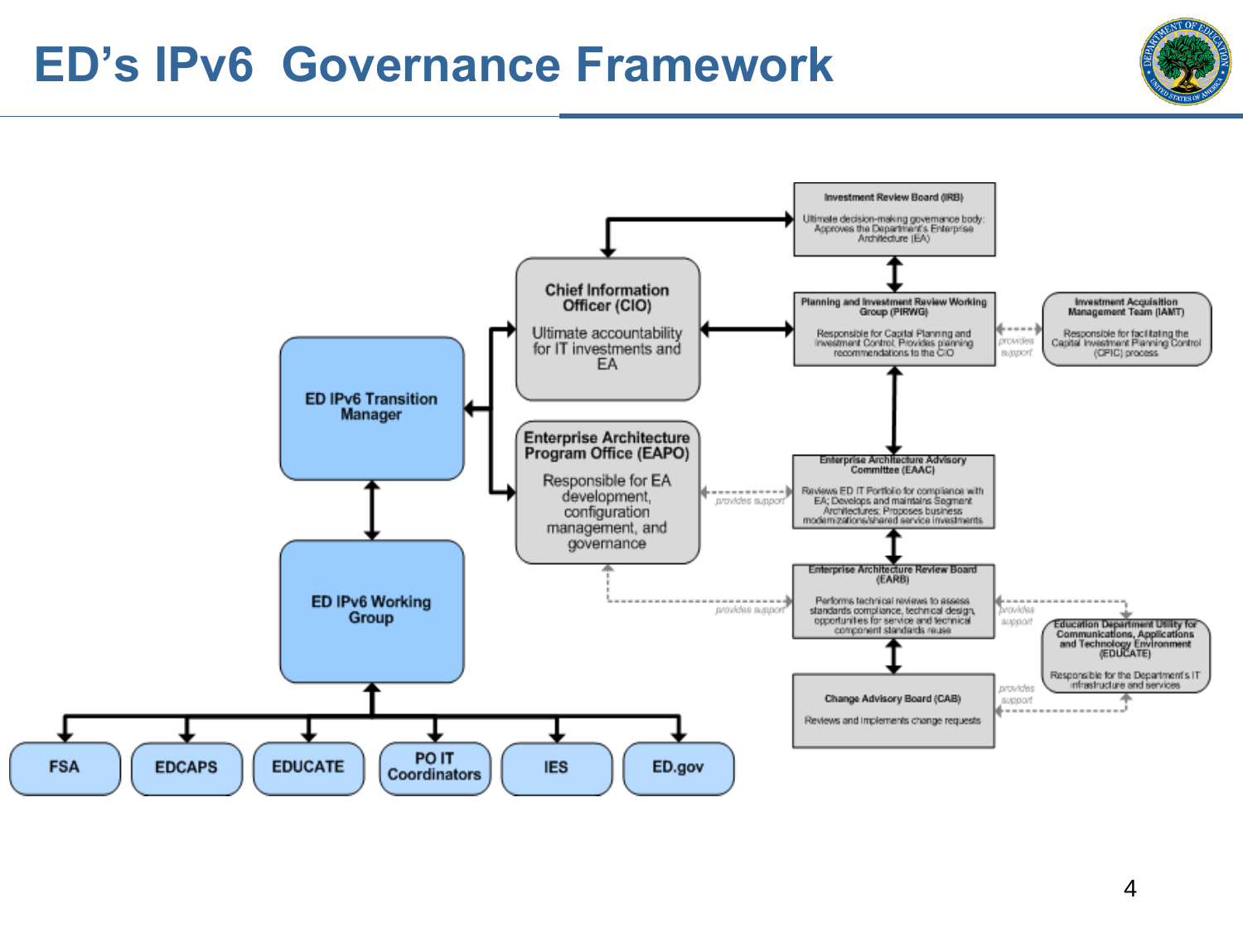# **ED's IPv6 Approach** – Transition Plan to Date



5

|                                                         | <b>Task Force Phase</b>                      | <b>Group</b>   | <b>Activities</b>                                                                                                                                    | <b>Milestones</b>                                                    | <b>Owner</b>             | <b>Milestone</b><br><b>Date</b> |
|---------------------------------------------------------|----------------------------------------------|----------------|------------------------------------------------------------------------------------------------------------------------------------------------------|----------------------------------------------------------------------|--------------------------|---------------------------------|
|                                                         | Inventory<br>10/2010 - 5/2011 Infrastructure | Application    | Develop IPv6 inventory that includes the IP (IPv4, 6, dual) and IPv6 inventory data call to POC<br>retirement status of external-facing applications |                                                                      | <b>Application Owner</b> | 3/30/2011                       |
|                                                         |                                              | Application    | Submit funding requests for select phase to POC.                                                                                                     | Non-major data call, Select Presentations                            | <b>Application Owner</b> | 4/30/2011                       |
|                                                         |                                              | Application    | Develop high-level transition milestones for external apps                                                                                           | IPv6 data call Update                                                | <b>Application Owner</b> | 5/1/2011                        |
|                                                         |                                              | Governance     | <b>Appoint Agency Transition Manager</b>                                                                                                             | Appointment of Agency Transition Manager                             | OCIO-EA                  | 10/30/2010                      |
|                                                         |                                              | Governance     | Establish an internal tiger team reporting to the CIO                                                                                                | <b>Internal Tiger Team meeting notes</b>                             | <b>OCIO-EA</b>           | 3/30/2011                       |
|                                                         |                                              | Governance     | Update IPv6 Transition Plan                                                                                                                          | <b>Updated IPv6 Transition Plan</b>                                  | OCIO-EA                  | 4/30/2011                       |
|                                                         |                                              | Infrastructure | Identify a website for enablement (www.ed.gov)                                                                                                       | IPv6 enabled website                                                 | OCIO-ITS                 | 3/30/2011                       |
|                                                         |                                              |                | IPv6 service request completed                                                                                                                       | IPv6 service                                                         | OCIO-ITS                 | 5/15/2011                       |
|                                                         |                                              | Infrastructure | Develop inventory of network components that support<br>external systems.                                                                            | <b>Updated Inventory List</b>                                        | OCIO-ITS                 | 4/30/2011                       |
|                                                         |                                              |                | Infrastructure   Determine requirement for IPv6 test lab                                                                                             | Test lab requirements                                                | OCIO-ITS                 | 4/30/2011                       |
|                                                         |                                              |                | Infrastructure Submit funding requests for select phase to POC.                                                                                      | Non-major data call, Select Presentations                            | <b>OCIO-ITS</b>          | 5/16/2011                       |
|                                                         |                                              |                | Infrastructure   Develop IPv6 Addressing, Network Management, and                                                                                    | IPv6 Addressing Plan, Network Management                             | <b>OCIO-ITS</b>          | 5/30/2011                       |
|                                                         |                                              |                | <b>Testing Plan</b>                                                                                                                                  | Plan, Testing Plan                                                   |                          |                                 |
|                                                         |                                              |                | Infrastructure   Begin inventory of agency Mail Exchanges (MX)                                                                                       | <b>MX Inventory</b>                                                  | OCIO-ITS                 | 5/30/2011                       |
|                                                         | <b>Assessment</b>                            | Application    | Certify external apps for IPv4, IPv6 or Dual Stack Capability                                                                                        | IPv6 inventory data call to POC                                      | <b>Application Owner</b> | 4/30/2011                       |
|                                                         |                                              | Application    | Examine external applications for IPv4 dependency                                                                                                    | IPv4 dependency report                                               | <b>Application Owner</b> | 8/30/2011                       |
|                                                         |                                              | Application    | Prioritize external applications for upgrades or retirement                                                                                          | Priority list                                                        | <b>Application Owner</b> | 6/30/2011                       |
| Externally-Facing Servers/Services/Applications/Systems |                                              | Application    | Develop Transition and Remediation Plans for external<br>applications                                                                                | Transition Strategy, Remediation Plan (per<br>application or system) | <b>Application Owner</b> | 8/30/2011                       |
|                                                         |                                              | Governance     | Participate in World IPv6-day                                                                                                                        | Participation                                                        | OCIO-EA                  | 6/8/2011                        |
|                                                         |                                              | Governance     | Record the agency's first public ipv6-enabled web site                                                                                               | IPv6 Web Site AAAA record                                            | OCIO-EA                  | 6/8/2011                        |
|                                                         |                                              | Governance     | Begin research, develop, & vet security concerns                                                                                                     | Security report on IPv6                                              | OCIO-IA                  | 9/30/2011                       |
|                                                         |                                              | Governance     | Begin development of IPv6 security policy                                                                                                            | Security policy document                                             | OCIO-IA                  | 9/30/2011                       |
|                                                         |                                              | Governance     | Begin development of IPv6 security procedures                                                                                                        | Security procedures document                                         | OCIO-IA                  | 9/30/2011                       |
|                                                         | 4/2011 - 9/2011                              | Governance     | Begin development of IPv6 security technical                                                                                                         | STIGs for network devices                                            | OCIO-IA                  | 9/30/2011                       |
|                                                         |                                              |                | implementation guides (STIG)                                                                                                                         |                                                                      |                          |                                 |
|                                                         |                                              |                | Infrastructure Develop Test Lab Requirements and budget requests                                                                                     | Requirements document, POC budget request                            | <b>OCIO-ITS</b>          | 7/1/2011                        |
|                                                         |                                              |                | Infrastructure Enable IPv6 Web server (www.ed.gov)                                                                                                   | IPv6 Web server (www.ed.gov) enabled                                 | <b>OCIO-ITS</b>          | 5/15/2011                       |
|                                                         |                                              |                | Infrastructure Establish one (mininum) DNS server with AAAA record                                                                                   | <b>Authoratative DNS with AAAA record</b>                            | <b>OCIO-ITS</b>          | 5/15/2011                       |
|                                                         |                                              |                | Infrastructure Examine MX for IPv4 dependency                                                                                                        | IPv4 dependency report                                               | OCIO-ITS                 | 7/1/2011                        |
|                                                         |                                              |                | Infrastructure Ensure addressing plan ready to implement                                                                                             | Addressing plan certification                                        | <b>OCIO-ITS</b>          | 6/30/2011                       |
|                                                         |                                              |                | Infrastructure Prioritize network components for upgrade or retirement                                                                               | <b>Priority list</b>                                                 | <b>OCIO-ITS</b>          | 8/30/2011                       |
|                                                         |                                              |                | Infrastructure   Develop Transition and Remediation Plans for network<br>components                                                                  | Transition Strategy, Remediation Plan                                | OCIO-ITS                 | 8/30/2011                       |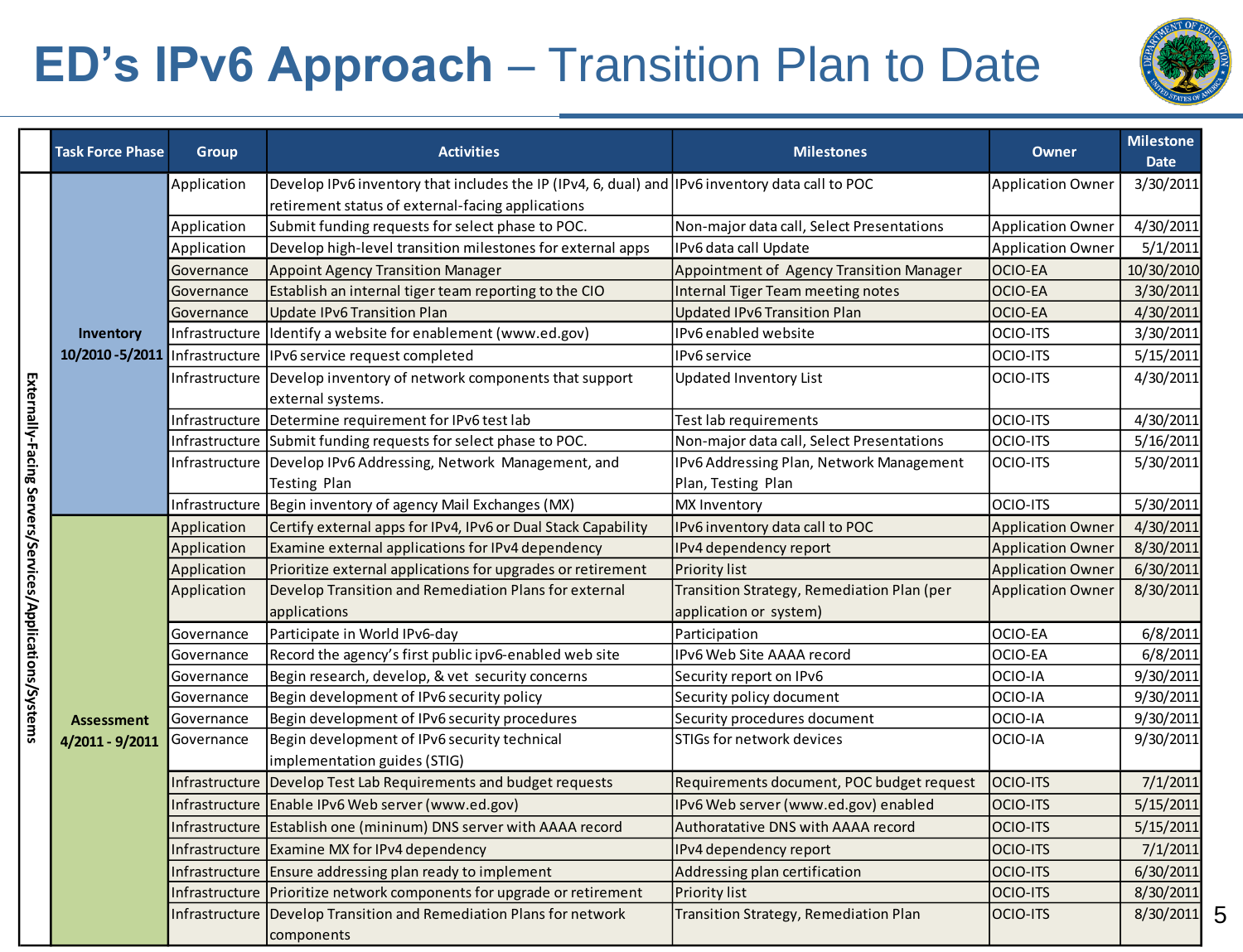# **ED's IPv6 Approach** – Transition Plan to Date



|                                           | Application    | Begin upgrade of external applications to support IPv6                           | Application upgrade                         | <b>Application Owner</b> | 8/30/2011  |
|-------------------------------------------|----------------|----------------------------------------------------------------------------------|---------------------------------------------|--------------------------|------------|
|                                           | Application    | Develop an application Test Plan                                                 | Test plan                                   | <b>Application Owner</b> | 4/30/2012  |
|                                           | Governance     | <b>Update Transition Plan</b>                                                    | <b>Updated Transition Plan</b>              | <b>OCIO-EA</b>           | 9/30/2011  |
|                                           | Governance     | Begin deployment of IPv6 security procedures                                     | Security procedures document                | OCIO-IA                  | 10/1/2011  |
|                                           | Governance     | Identify additional public services and services, including sub-Updated URL List |                                             | <b>OCIO-EA</b>           | 12/30/2011 |
|                                           |                | agencies                                                                         |                                             |                          |            |
|                                           | Governance     | Begin support staff, operations and security staff training                      | <b>Training class</b>                       | <b>OCIO-EA</b>           | 4/30/2012  |
| Remediation                               | Infrastructure | Finalize plan for DNS, review IPSec signing to include AAAA                      | <b>Updated DNS Plan</b>                     | <b>OCIO-ITS</b>          | 9/30/2011  |
| 4/2011 - 4/2012                           |                | records                                                                          |                                             |                          |            |
|                                           |                | Infrastructure Begin deployment of IPv6 security technical implementation        | implemented STIGs in configurations of      | <b>OCIO-ITS</b>          | 10/1/2011  |
|                                           |                | guides (STIG)                                                                    | network devices                             |                          |            |
|                                           |                | Infrastructure Prioritize MX for upgrades or retirement                          | MX Upgrade Plan                             | <b>OCIO-ITS</b>          | 9/30/2011  |
|                                           |                | Infrastructure Upgrade MX components to support IPv6                             | MX component upgrade certification          | <b>OCIO-ITS</b>          | 9/30/2011  |
|                                           |                | Upgrade DNS to support IPv6                                                      |                                             | OCIO-ITS                 | 9/30/2011  |
|                                           |                | Infrastructure Authoritative DNS servers to provide transport over IPv6          | IPv6 Transport validated                    | <b>OCIO-ITS</b>          | 12/30/2011 |
|                                           | Infrastructure | Upgrade network components to support IPv6                                       |                                             | <b>OCIO-ITS</b>          | 12/30/2011 |
|                                           | Application    | Begin testing IPv6 applications                                                  | <b>Test Plan Results</b>                    | <b>Application Owner</b> | 5/30/2012  |
|                                           | Application    | Certify operation of needed IPv4 applications on network                         | <b>Test Plan Results</b>                    | <b>Application Owner</b> | 8/30/2012  |
|                                           |                | Certify external-facing applications as IPv6 Operational                         | <b>Test Plan Results</b>                    | <b>Application Owner</b> | 8/30/2012  |
|                                           | Application    | Certify external-facing applications as Dual Stack Operational                   | <b>Test Plan Results</b>                    | <b>Application Owner</b> | 8/30/2012  |
| <b>Testing</b>                            |                |                                                                                  |                                             |                          |            |
| 5/2012-8/2012                             | Governance     | <b>Update Transition Plan</b>                                                    | <b>Updated Transition Plan</b>              | OCIO-EA                  | 8/30/2012  |
|                                           |                | Infrastructure Test Lab in Place                                                 | <b>Test Lab</b>                             | <b>OCIO-ITS</b>          | 5/1/2012   |
|                                           |                | Infrastructure Begin testing IPv6 systems                                        | <b>Test Plan Results</b>                    | <b>OCIO-ITS</b>          | 5/30/2011  |
|                                           |                | Certify external/public-facing servers as IPv6 Operational                       | Security Authorization                      | <b>OCIO-ITS</b>          | 8/30/2012  |
|                                           |                | Infrastructure Certify external/public-facing servers as Dual Stack              |                                             | <b>OCIO-ITS</b>          | 8/30/2012  |
|                                           |                | Operational                                                                      |                                             |                          |            |
|                                           | Application    | Deploy external-facing IPv6 Applications                                         | <b>Security Authorization</b>               | <b>Application Owner</b> | 9/30/2012  |
|                                           | Application    | Begin decommission of IPv4 applications as needed                                | Updated IPv6 inventory data call            | <b>Application Owner</b> | 10/1/2012  |
| <b>Implementation</b><br>9/2012 - 10/2012 | Infrastructure | Implementation IPv6 systems                                                      | <b>Security Authorization</b>               | <b>OCIO-ITS</b>          | 9/30/2012  |
|                                           |                | Infrastructure Begin Decommission of IPv4 Nodes asneeded                         | Updated IPv6 inventory data call            | <b>OCIO-ITS</b>          | 10/1/2012  |
|                                           | Governance     | Validate upgrade of public/external facing servers                               | IPv6 report to OMB, updated Transition Plan | OCIO-EA                  | 10/1/2012  |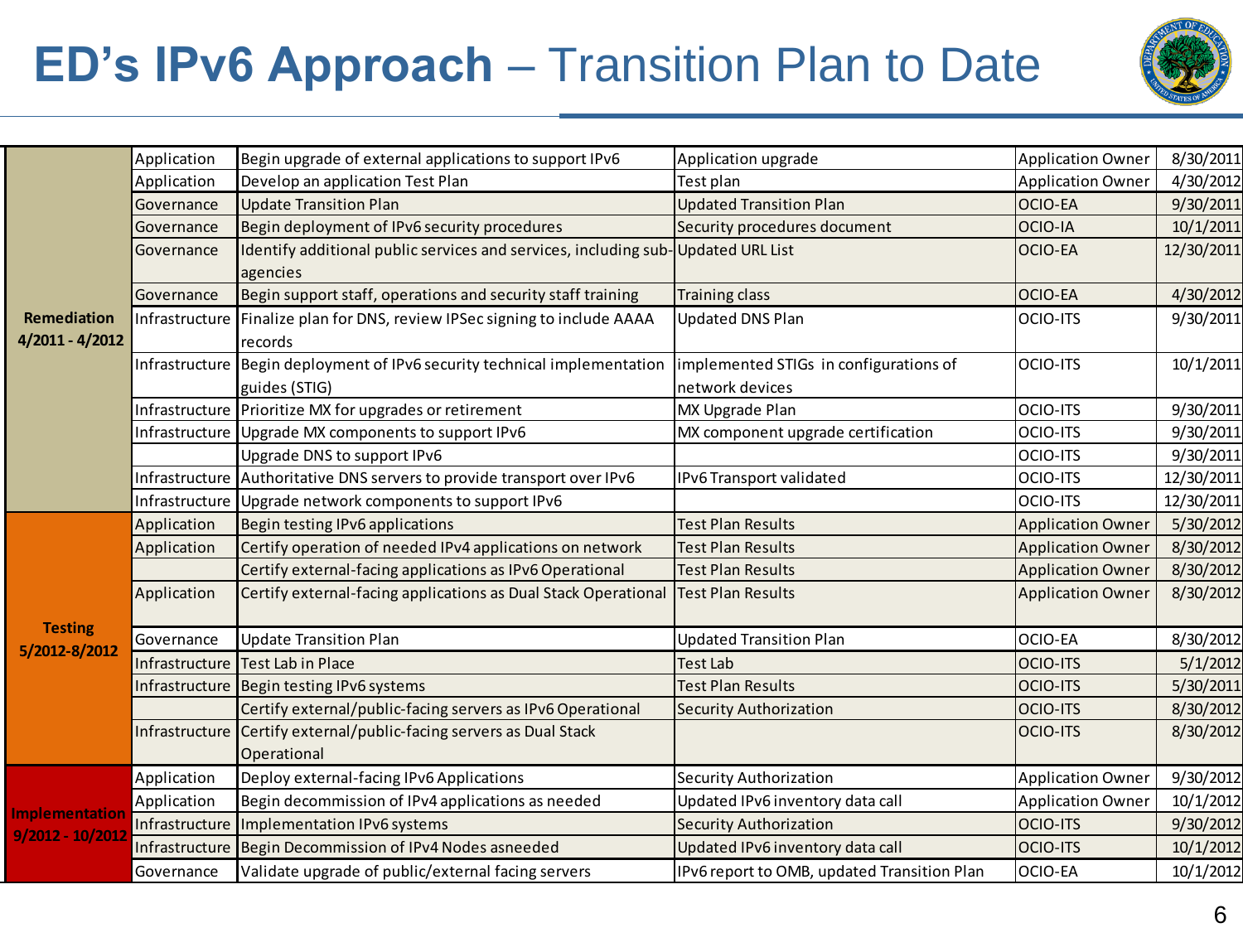# **ED's IPv6 Challenges & Responses**



**Challenge:** Stakeholder Participation **ED's Response:** Coordinate IPv6 Transition Activities with Stakeholders

**Challenge:** Stakeholder Understanding **ED's Response:** Personalized communication and involvement

**Challenge:** Evolving IPv6 Standards and Products **ED's Response:** Develop Procurement Plan ensuring viable upgrade path, and engage with Federal IPv6 Task Force to drive vendor compliance and availability of IPv6 compliant products

**Challenge:** Operating in a managed service environment **ED's Response:** Engage our service providers via service level agreements and contract negotiations

**Challenge:** Maintaining interoperability and security during the transition **ED's Response:** Implement a Dual Stack environment that will initially have a separate path for IPv6 traffic with IPv6 compliant firewalls and security appliances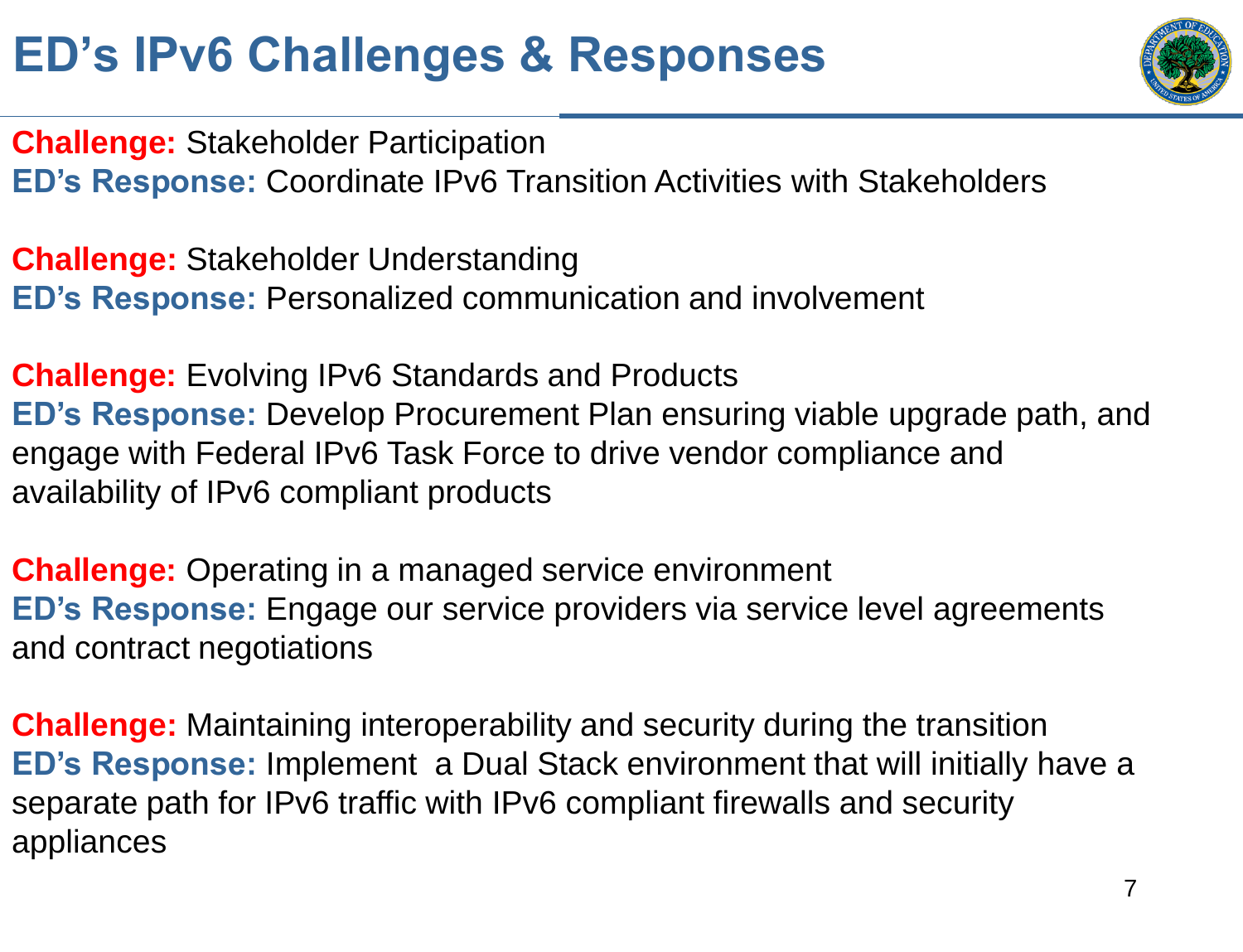## **ED's Recent IPv6 Activity**

- **October 2010:** Appointed ED IPv6 Transition Manager
- **April 2011:** Updated Departmental IPv6 Transition Guidance
- **April 2011:** Collect Inventory for Externally Facing Applications
- **May 2011:** Develop IPv6 Milestones for Externally Facing Applications
- **June 2011:** Participated in World IPv6 Day
- **September 2011:** Data Call on IPv6 Implementation Progress
- **Currently in Progress:** IPv6 Remediation Activity